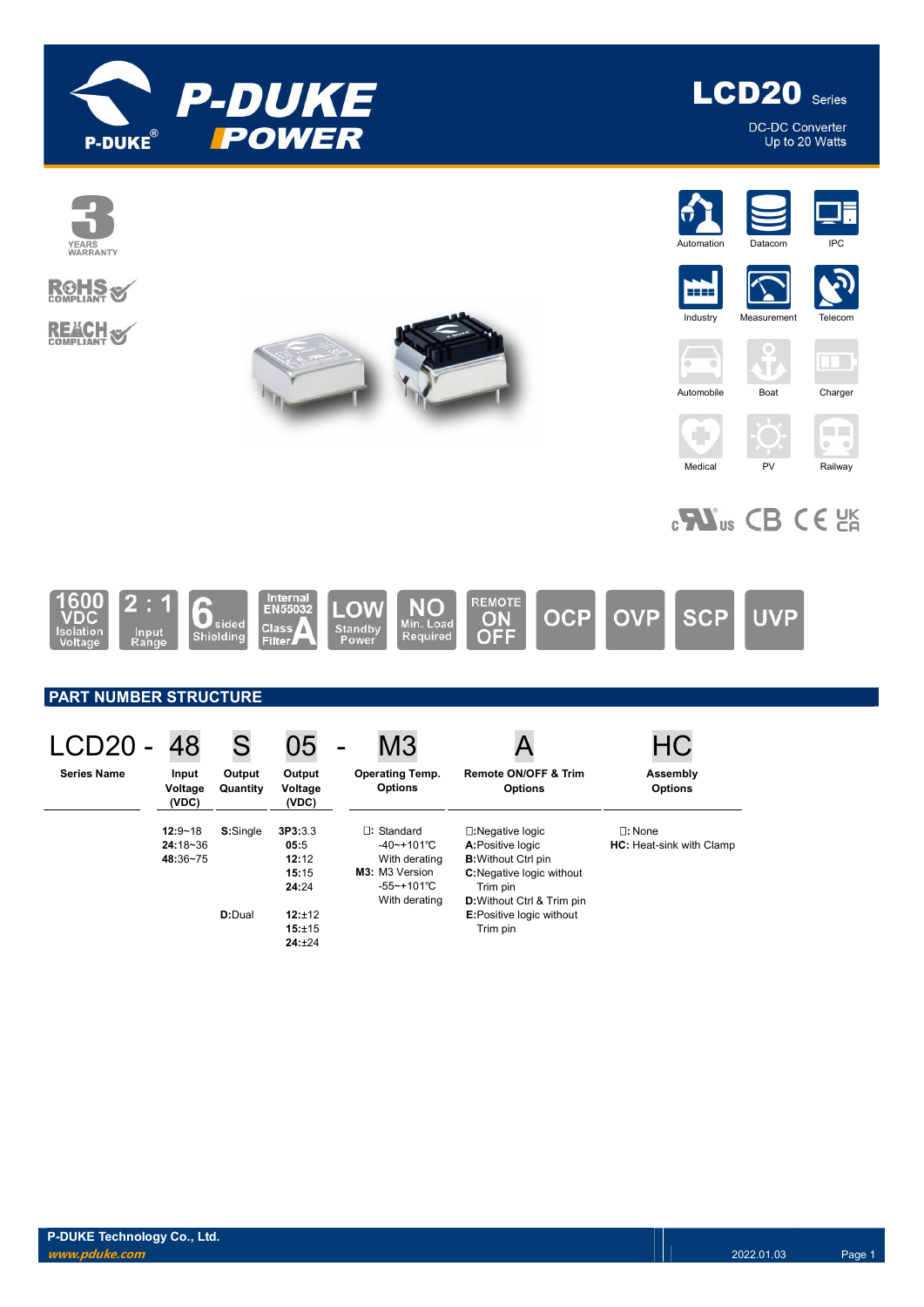



### TECHNICAL SPECIFICATION All specifications are typical at nominal input, full load and 25℃ unless otherwise noted

| <b>Model</b><br><b>Number</b> | Input Range  | <b>Output Voltage</b> | <b>Output Current</b><br>@ Full Load | <b>Input Current</b><br>@ No Load | Efficiency | Maximum<br><b>Capacitor Load</b> |
|-------------------------------|--------------|-----------------------|--------------------------------------|-----------------------------------|------------|----------------------------------|
|                               | <b>VDC</b>   | <b>VDC</b>            | mA                                   | mA                                | %          | $\mu$ F                          |
| LCD20-12S3P3                  | $9 - 18$     | 3.3                   | 4500                                 | 10                                | 89         | 7000                             |
| LCD20-12S05                   | $9 - 18$     | 5                     | 4000                                 | 10                                | 89         | 5000                             |
| LCD20-12S12                   | $9 - 18$     | 12                    | 1670                                 | 10                                | 89         | 850                              |
| LCD20-12S15                   | $9 - 18$     | 15                    | 1330                                 | 10                                | 89         | 700                              |
| LCD20-12S24                   | $9 - 18$     | 24                    | 833                                  | 12                                | 90         | 220                              |
| LCD20-12D12                   | $9 - 18$     | ±12                   | ±833                                 | 10                                | 89         | ±500                             |
| LCD20-12D15                   | $9 - 18$     | ±15                   | ±667                                 | 10                                | 90         | ±350                             |
| LCD20-12D24                   | $9 - 18$     | ±24                   | ±417                                 | 14                                | 90         | ±100                             |
| LCD20-24S3P3                  | $18 - 36$    | 3.3                   | 4500                                 | 10                                | 90         | 7000                             |
| LCD20-24S05                   | $18 - 36$    | 5                     | 4000                                 | 10                                | 91         | 5000                             |
| LCD20-24S12                   | $18 - 36$    | 12                    | 1670                                 | 6                                 | 90         | 850                              |
| LCD20-24S15                   | $18 - 36$    | 15                    | 1330                                 | 6                                 | 91         | 700                              |
| LCD20-24S24                   | $18 - 36$    | 24                    | 833                                  | 10                                | 92         | 220                              |
| LCD20-24D12                   | $18 - 36$    | ±12                   | ±833                                 | 6                                 | 90         | ±500                             |
| LCD20-24D15                   | $18 - 36$    | ±15                   | ±667                                 | 6                                 | 90         | ±350                             |
| LCD20-24D24                   | $18 - 36$    | ±24                   | ±417                                 | 12                                | 91         | ±100                             |
| LCD20-48S3P3                  | $36 \sim 75$ | 3.3                   | 4500                                 | 10                                | 90         | 7000                             |
| LCD20-48S05                   | $36 \sim 75$ | 5                     | 4000                                 | 10                                | 90         | 5000                             |
| LCD20-48S12                   | $36 \sim 75$ | 12                    | 1670                                 | 4                                 | 90         | 850                              |
| LCD20-48S15                   | $36 - 75$    | 15                    | 1330                                 | $\overline{4}$                    | 90         | 700                              |
| LCD20-48S24                   | $36 - 75$    | 24                    | 833                                  | 8                                 | 91         | 220                              |
| LCD20-48D12                   | $36 \sim 75$ | ±12                   | ±833                                 | $\overline{4}$                    | 89         | ±500                             |
| LCD20-48D15                   | $36 \sim 75$ | ±15                   | ±667                                 | 4                                 | 90         | ±350                             |
| LCD20-48D24                   | $36 \sim 75$ | ±24                   | ±417                                 | 10                                | 91         | ±100                             |

| <b>INPUT SPECIFICATIONS</b>   |                         |                           |           |             |            |                           |            |
|-------------------------------|-------------------------|---------------------------|-----------|-------------|------------|---------------------------|------------|
| <b>Parameter</b>              |                         | Min.                      | Typ.      | Max.        | Unit       |                           |            |
| Operating input voltage range |                         | 12Vin(nom)                |           |             |            |                           |            |
|                               |                         | 18                        | 24        | 36          | <b>VDC</b> |                           |            |
|                               |                         | 48Vin(nom)                |           | 36          | 48         | 75                        |            |
| Start up voltage              |                         |                           |           | 9           |            |                           |            |
|                               |                         | 24Vin(nom)                |           |             |            | 18                        | <b>VDC</b> |
|                               |                         | 48Vin(nom)                |           |             |            | 36                        |            |
| Shutdown voltage              |                         | 12Vin(nom)                |           | 7.5<br>15.5 | 8          | 8.8                       |            |
|                               | 24Vin(nom)              |                           |           |             | 16         | 17.5                      | <b>VDC</b> |
|                               |                         | 48Vin(nom)                |           | 32.5        | 33         | 35.5                      |            |
| Start up time                 | Constant resistive load | Power up                  |           |             |            | 30                        | ms         |
|                               |                         | Remote ON/OFF             |           |             |            | 30                        |            |
| Input surge voltage           | 1 second, max.          | 12Vin(nom)                |           |             |            | 25                        |            |
|                               |                         | 24Vin(nom)                |           |             |            | 50                        | <b>VDC</b> |
|                               |                         | 48Vin(nom)                |           |             |            | 100                       |            |
| Input filter                  |                         |                           |           | Pi type     |            |                           |            |
| Remote ON/OFF                 | Referred to -Vin pin    | Positive logic            | DC-DC ON  |             |            | Open or $3 \sim 15$ VDC   |            |
|                               |                         | (Option)                  | DC-DC OFF |             |            | Short or $0 \sim 1.2$ VDC |            |
|                               |                         | Negative logic            | DC-DC ON  |             |            | Short or $0 \sim 1.2$ VDC |            |
|                               |                         | (Standard)                | DC-DC OFF |             |            | Open or $3 \sim 15$ VDC   |            |
|                               |                         | Input current of Ctrl pin |           | $-0.5$      |            | 1.0                       | mA         |
|                               |                         | Remote off input current  |           |             | 2.0        |                           | mA         |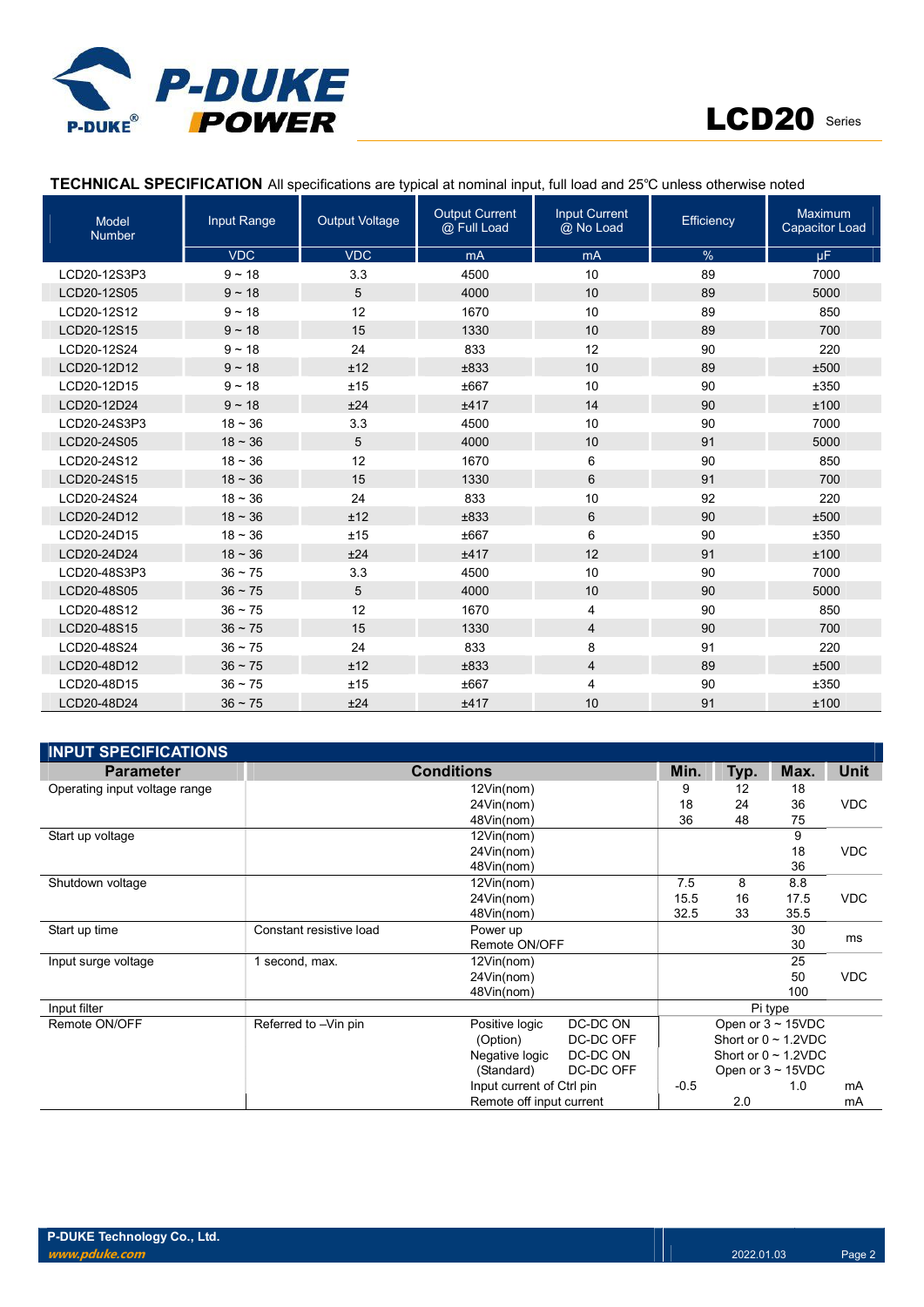

| <b>OUTPUT SPECIFICATIONS</b>     |                                                   |                |         |      |                                 |               |
|----------------------------------|---------------------------------------------------|----------------|---------|------|---------------------------------|---------------|
| <b>Parameter</b>                 | <b>Conditions</b>                                 |                | Min.    | Typ. | Max.                            | Unit          |
| Voltage accuracy                 |                                                   |                | $-1.0$  |      | $+1.0$                          | $\%$          |
| Line regulation                  | Low Line to High Line at Full Load                | Single         | $-0.2$  |      | $+0.2$                          | $\frac{0}{0}$ |
|                                  |                                                   | Dual           | $-0.5$  |      | $+0.5$                          |               |
| Load regulation                  | No Load to Full Load                              | Single         | $-0.2$  |      | $+0.2$                          |               |
|                                  |                                                   | Dual           | $-1.0$  |      | $+1.0$                          | $\frac{0}{0}$ |
|                                  | 10% Load to 90%Load                               | Single         | $-0.1$  |      | $+0.1$                          |               |
|                                  |                                                   | Dual           | $-0.8$  |      | $+0.8$                          |               |
| Cross regulation                 | Asymmetrical load 25%/100% FL                     | Dual           | $-5.0$  |      | $+5.0$                          | $\%$          |
| Voltage adjustability            | Single output                                     | 24Vout         | $-10$   |      | $+20$                           | $\frac{0}{0}$ |
|                                  |                                                   | <b>Others</b>  | $-10$   |      | $+10$                           |               |
| Ripple and noise                 | Measured by 20MHz bandwidth                       |                |         |      |                                 |               |
|                                  |                                                   | Single         |         |      |                                 |               |
|                                  | With a 1µF M/C X7R and a 10µF T/C                 | 3.3Vout, 5Vout |         | 75   |                                 |               |
|                                  |                                                   | 12Vout, 15Vout |         | 75   |                                 |               |
|                                  | With 2 pcs of 6.8µF/50V X7R MLCC                  | 24Vout         |         | 75   |                                 | mVp-p         |
|                                  |                                                   |                |         |      |                                 |               |
|                                  |                                                   | Dual           |         |      |                                 |               |
|                                  | With a 1µF M/C X7R and a 10µF T/C for each output | 12Vout, 15Vout |         | 100  |                                 |               |
|                                  | With a 4.7µF/50V X7R MLCC for each output         | 24Vout         |         | 100  |                                 |               |
| Temperature coefficient          |                                                   |                | $-0.02$ |      | $+0.02$                         | %/°C          |
| Transient response recovery time | 25% load step change                              |                |         | 250  |                                 | μs            |
| Over voltage protection          |                                                   | 3.3Vout        | 3.7     |      | 5.4                             |               |
|                                  |                                                   | 5Vout          | 5.6     |      | 7.0                             |               |
|                                  |                                                   | 12Vout         | 13.5    |      | 19.6                            | <b>VDC</b>    |
|                                  |                                                   | 15Vout         | 16.8    |      | 20.5                            |               |
|                                  |                                                   | 24Vout         | 29.1    |      | 32.5                            |               |
| Over load protection             | % of lout rated; Hiccup mode                      |                |         | 150  |                                 | $\frac{0}{0}$ |
| Short circuit protection         |                                                   |                |         |      | Continuous, automatics recovery |               |

| <b>GENERAL SPECIFICATIONS</b> |                          |                                          |              |      |                      |                    |
|-------------------------------|--------------------------|------------------------------------------|--------------|------|----------------------|--------------------|
| <b>Parameter</b>              |                          | <b>Conditions</b>                        | Min.         | Typ. | Max.                 | <b>Unit</b>        |
| Isolation voltage             | 1 minute                 | Input to Output<br>Input(Output) to Case | 1600<br>1000 |      |                      | <b>VDC</b>         |
| Isolation resistance          | 500VDC                   |                                          |              |      |                      | $G\Omega$          |
| Isolation capacitance         |                          |                                          |              |      | 1500                 | pF                 |
| Switching frequency           |                          | 3.3Vout. 5Vout                           | 248          | 275  | 303                  | kHz                |
|                               |                          | <b>Others</b>                            | 297          | 330  | 363                  |                    |
| Safety approvals              | IEC / EN / UL 62368-1    |                                          |              |      | UL:E193009           |                    |
|                               |                          |                                          |              |      | CB:UL(Demko)         |                    |
| Case material                 |                          |                                          |              |      | Nickel-coated copper |                    |
| Base material                 |                          |                                          |              |      |                      | FR4 PCB            |
| Potting material              |                          |                                          |              |      | Silicone (UL94 V-0)  |                    |
| Weight                        |                          |                                          |              |      |                      | 15g (0.53oz)       |
| <b>MTBF</b>                   | MIL-HDBK-217F, Full load |                                          |              |      |                      | 1.477 x $10^6$ hrs |

| <b>ENVIRONMENTAL SPECIFICATIONS</b> |            |                   |       |      |        |              |
|-------------------------------------|------------|-------------------|-------|------|--------|--------------|
| <b>Parameter</b>                    |            | <b>Conditions</b> | Min.  | Typ. | Max.   | Unit         |
| Operating ambient temperature       | Standard   | With derating     | -40   |      | $+101$ | °C           |
|                                     | M3 Version | With derating     | -55   |      | $+101$ |              |
| Maximum case temperature            |            |                   |       |      | 105    | °C           |
| Storage temperature range           |            |                   | $-55$ |      | $+125$ | °C           |
| Thermal impedance                   |            | Without heat-sink |       | 17.6 |        | °C/W         |
|                                     |            | With heat-sink    |       | 14.8 |        |              |
| Thermal shock                       |            |                   |       |      |        | MIL-STD-810F |
| Vibration                           |            |                   |       |      |        | MIL-STD-810F |
| Relative humidity                   |            |                   |       |      |        | 5% to 95% RH |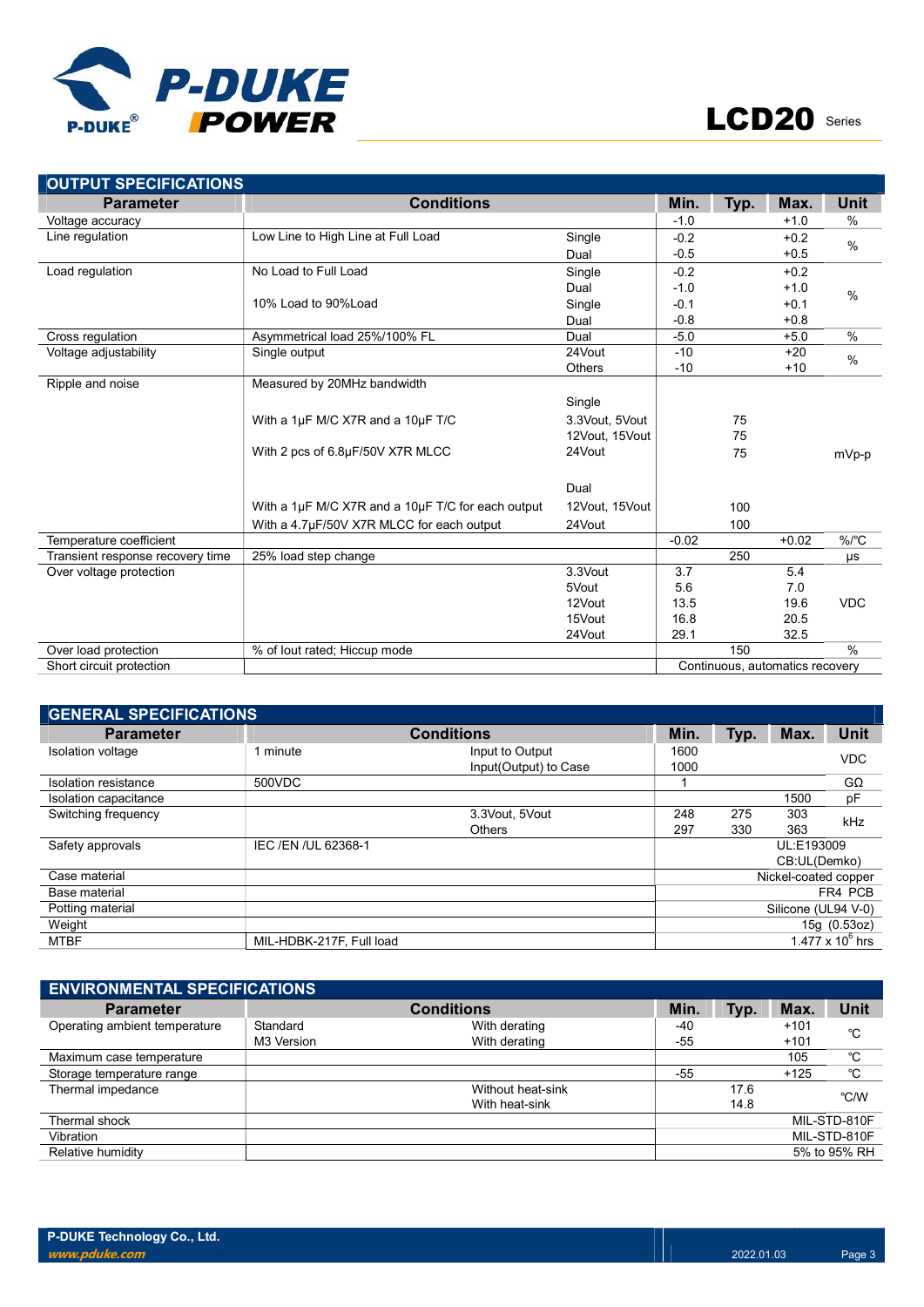

| <b>EMC SPECIFICATIONS</b>      |             |                                          |                  |
|--------------------------------|-------------|------------------------------------------|------------------|
| <b>Parameter</b>               |             | <b>Conditions</b>                        | Level            |
| EMI                            | EN55032     | Without external components              | Class A          |
|                                |             | With external components                 | Class B          |
| <b>EMS</b>                     | EN55024     |                                          |                  |
| <b>ESD</b>                     | EN61000-4-2 | Air ± 8kV and Contact ± 6kV              | Perf. Criteria A |
| Radiated immunity              | EN61000-4-3 | 10 V/m                                   | Perf. Criteria A |
| <b>Fast transient</b>          | EN61000-4-4 | ± 2kV                                    | Perf. Criteria A |
|                                |             |                                          |                  |
|                                |             | With an external input filter capacitor  |                  |
|                                |             | (Nippon chemi-con KY series, 220µF/100V) |                  |
| Surge                          | EN61000-4-5 | $±$ 2kV                                  | Perf. Criteria A |
|                                |             |                                          |                  |
|                                |             | With an external input filter capacitor  |                  |
|                                |             | (Nippon chemi-con KY series, 220µF/100V) |                  |
| Conducted immunity             | EN61000-4-6 | 10 Vr.m.s.                               | Perf. Criteria A |
| Power frequency magnetic field | EN61000-4-8 | 100A/m continuous: 1000A/m 1 second      | Perf. Criteria A |

CAUTION: This power module is not internally fused. An input line fuse must always be used.

# CHARACTERISTIC CURVE







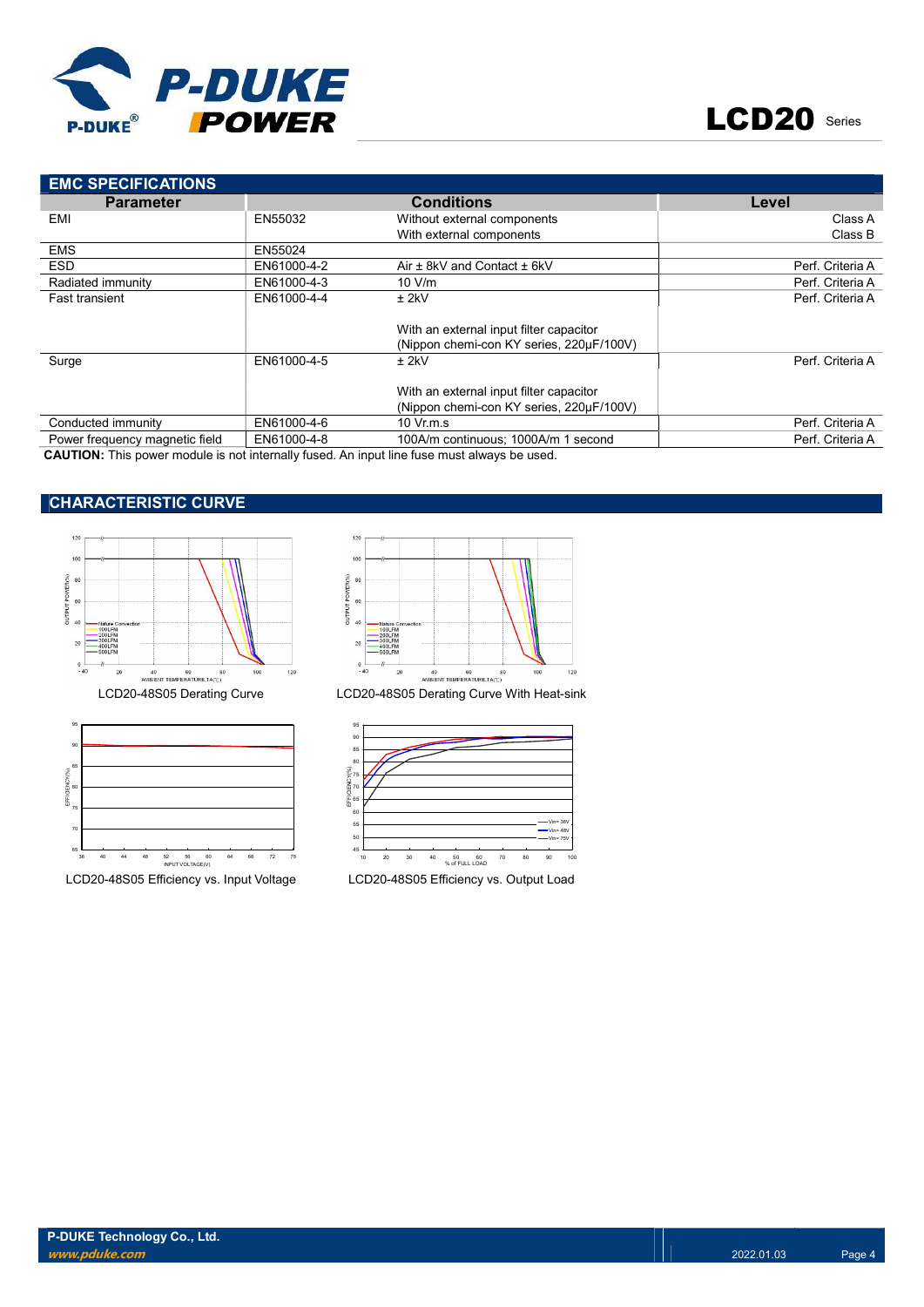

## FUSE CONSIDERATION

This power module is not internally fused. An input line fuse must always be used.

This encapsulated power module can be used in a wide variety of applications, ranging from simple stand-alone operation to an integrated part of sophisticated power architecture.

To maximum flexibility, internal fusing is not included; however, to achieve maximum safety and system protection, always use an input line fuse. The input line fuse suggest as below:

| Model                         | <b>Fuse Rating</b><br>Ά | <b>Fuse Type</b> |
|-------------------------------|-------------------------|------------------|
| $LCD20-12S$<br>∃ - LCD20-12DГ |                         | Slow-Blow        |
| $LCD20-24S$<br>ヿ、LCD20-24DГ   |                         | Slow-Blow        |
| $LCD20-48S$                   | 1.25                    | Slow-Blow        |

The table based on the information provided in this data sheet on inrush energy and maximum DC input current at low Vin.

#### MECHANICAL DRAWING



#### PIN CONNECTION

| <b>PIN</b> | <b>SINGLE</b> | <b>DUAL</b> |
|------------|---------------|-------------|
|            | $+V$ in       | $+V$ in     |
|            | -Vin          | -Vin        |
|            | Ctrl          | Ctrl        |
|            | +Vout         | +Vout       |
|            | Trim          | Common      |
|            | -Vout         | -Vout       |

1. All dimensions in inch [mm]

2. Tolerance :x.xx±0.02 [x.x±0.5]

x.xxx±0.01 [x.xx±0.25]

3. Pin pitch tolerance ±0.01 [0.25]

4. Pin dimension tolerance ±0.004[0.10]

BOTTOM VIEW

#### **HEAT-SINK OPTIONS**

#### -HC (Heat-sink with clamps)



\* All dimensions in inch [mm]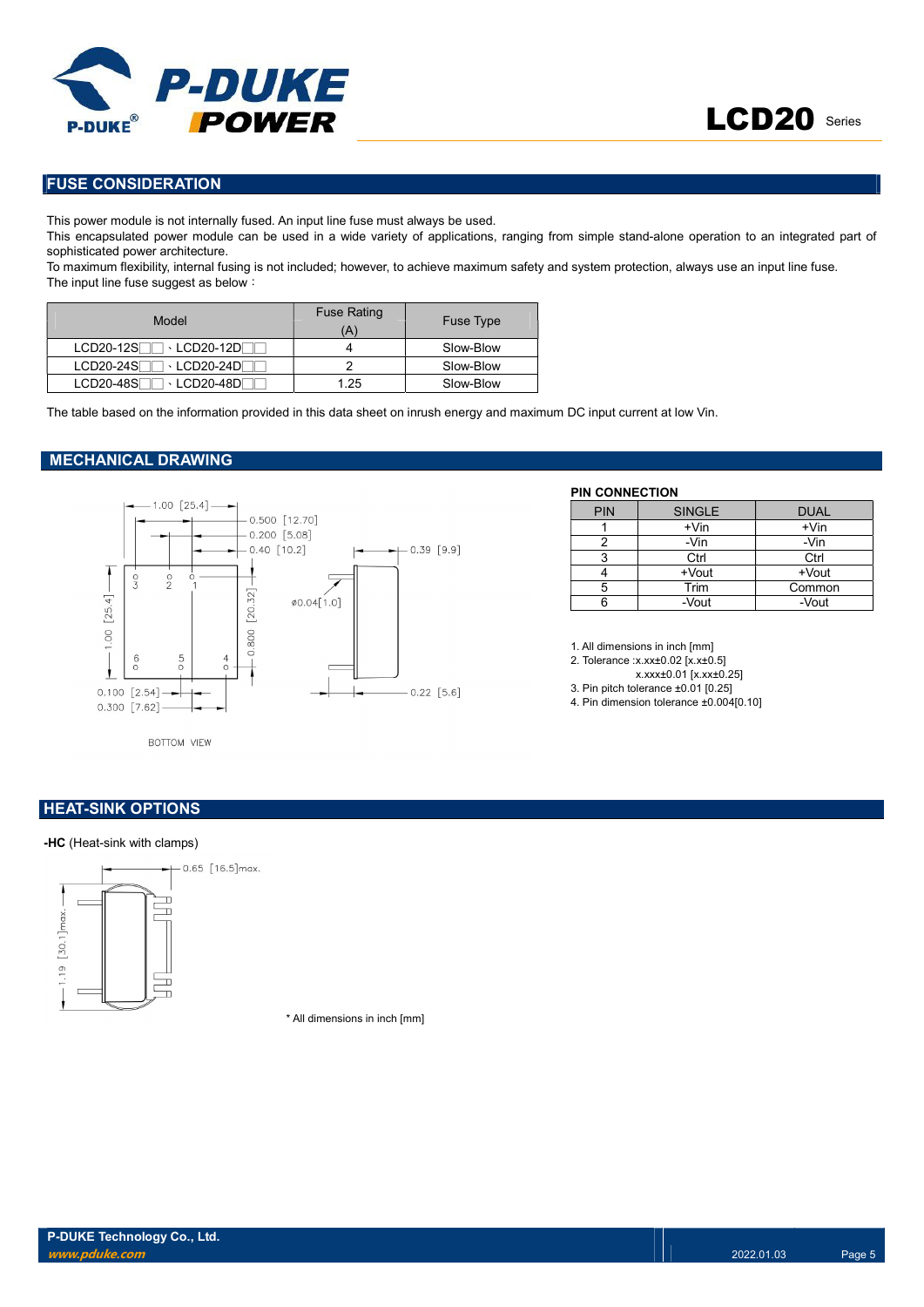



#### RECOMMENDED PAD LAYOUT



All dimensions in inch[mm] Pad size(lead free recommended) Through hole 1.2.3.4.5.6: Φ0.051[1.30] Top view pad 1.2.3.4.5.6: Φ0.064[1.63] Bottom view pad 1.2.3.4.5.6: Φ0.102[2.60]

### THERMAL CONSIDERATIONS

The power module operates in a variety of thermal environments.

However, sufficient cooling should be provided to help ensure reliable operation of the unit.

Heat is removed by conduction, convection, and radiation to the surrounding Environment.

Proper cooling can be verified by measuring the point as the figure below.

The temperature at this location should not exceed "Maximum case temperature".

When Operating, adequate cooling must be provided to maintain the test point temperature at or below "Maximum case temperature". You can limit this Temperature to a lower value for extremely high reliability.

■ Thermal test condition with vertical direction by natural convection (20LFM).



TOP VIEW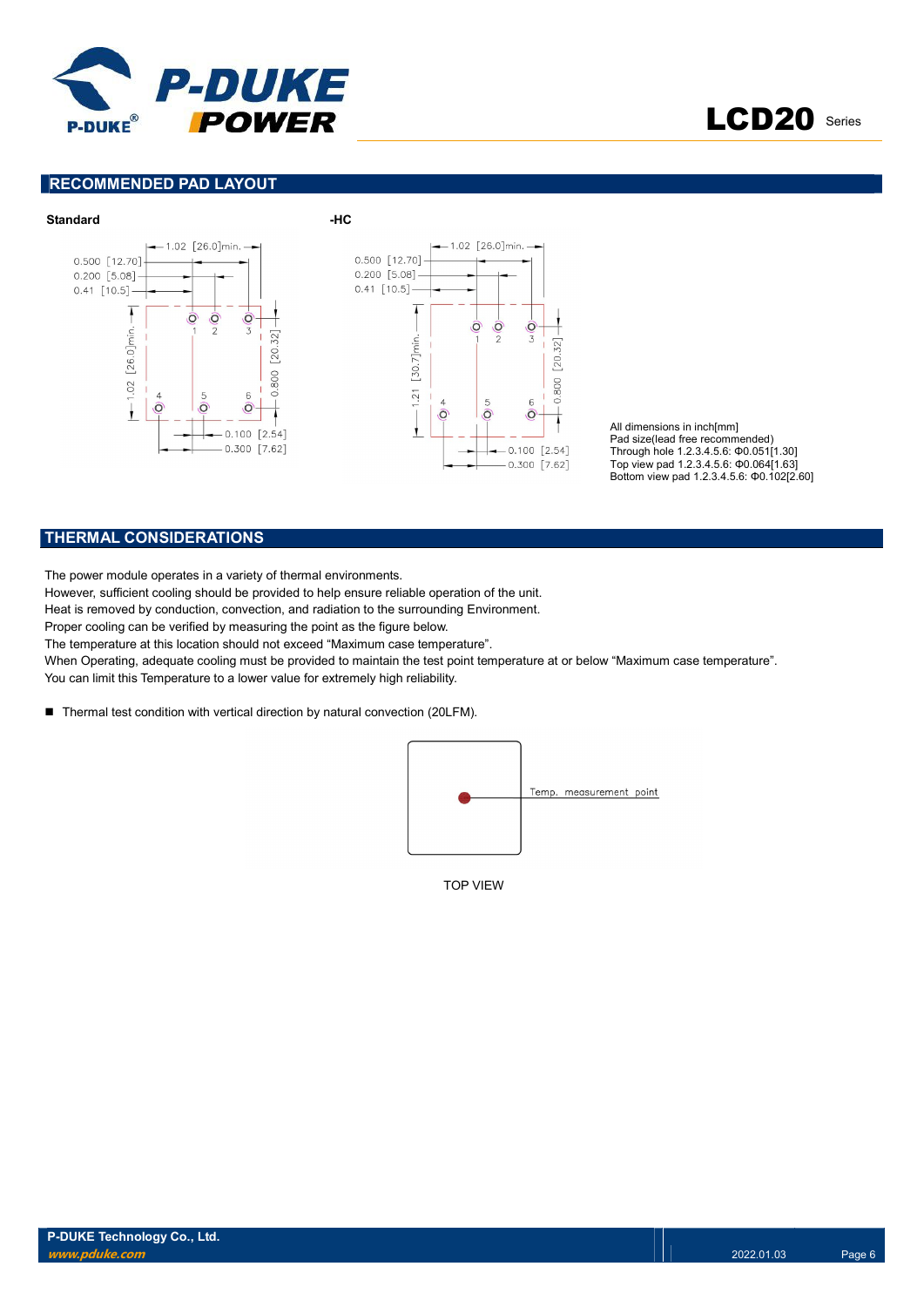



### OUTPUT VOLTAGE ADJUSTMENT

Output voltage set point adjustment allows the user to increase or decrease the output voltage set point of the module. This is accomplished by connecting an external resistor between the Trim pin and either the +Output or -Output pins. With an external resistor between the Trim and -Output pin, the output voltage set point increases. With an external resistor between the Trim and +Output pin, the output voltage set point decreases. The external Trim resistor needs to be at least 1/16W of rated power. **PUT VOLTAGE ADJUSTMENT**<br>
PUT VOLTAGE ADJUSTMENT<br>
voltage set point adjustment allows the user to increase or decrease the output voltage set point of the<br>
accomplished by connecting an external resistor between the Trim PUT VOLTAGE ADJUSTIMENT<br>
PUT VOLTAGE ADJUSTIMENT<br>
accomplished by connecting an external resistor between the firm pin and ethic the clup of other accomplished by connecting an external resistor between the Timm and -Outp **POWER**<br>
UIT VOLTAGE ADJUSTMENT<br>
voltage set point adjustment allows the user to increase or decrease the output voltage set point of the r<br>
accomplished by connecting an external resistor between the Trim and -Output pin

#### ■ Trim Up Equation

$$
R_U=\!\left[\!\frac{G\!\times\! L}{\left(\!V_{o,up}\!-\!L\!-\!K\!\right)}\!-\!H\!\right]\!\!\Omega
$$

#### ■ Trim Down Equation

$$
R_D=\!\left[\!\!\begin{array}{c} \displaystyle \left(\!V_{o,\text{down}}\!-\!L\!\right)\!\!\times\!\! G\\ \displaystyle \left(\!V_o\!-\!V_{o,\text{down}}\!\right)\end{array}\!\!\!\!\!-\!H\right]\!\!\Omega
$$

#### EXTERNAL OUTPUT TRIMMING

Output can be externally trimmed by using the method shown below. Trim-up



|  |  |  | <b>Trim constants</b> |
|--|--|--|-----------------------|
|--|--|--|-----------------------|

| Module               | G     | н     | κ    |     |
|----------------------|-------|-------|------|-----|
| LCD20-LLS3P3         | 5110  | 2050  | 0.8  | 2.5 |
| $LCD20$ - $\Box$ S05 | 5110  | 2050  | 2.5  | 2.5 |
| $LCD20$ - $\Box$ S12 | 10000 | 5110  | 9.5  | 2.5 |
| $LCD20$ - $\Box$ S15 | 10000 | 5110  | 12.5 | 2.5 |
| LCD20-□□S24          | 56000 | 13000 | 21.5 | 2.5 |

| □□S3P3        |             |              |                |         |                |         |        |                |        |        |        |
|---------------|-------------|--------------|----------------|---------|----------------|---------|--------|----------------|--------|--------|--------|
| $\triangle$ V | (% )        | $\mathbf{1}$ | $\overline{2}$ | 3       | $\overline{4}$ | 5       | 6      | $\overline{7}$ | 8      | 9      | 10     |
| Vout          | (V)         | 3.333        | 3.366          | 3.399   | 3.432          | 3.465   | 3.498  | 3.531          | 3.564  | 3.597  | 3.630  |
| <b>RU</b>     | $(k\Omega)$ | 385.071      | 191.511        | 126.990 | 94.730         | 75.374  | 62.470 | 53.253         | 46.340 | 40.963 | 36.662 |
| $\Box$ SO5    |             |              |                |         |                |         |        |                |        |        |        |
| $\triangle$ V | (% )        | $\mathbf{1}$ | 2              | 3       | $\overline{4}$ | 5       | 6      | $\overline{7}$ | 8      | 9      | 10     |
| Vout          | (V)         | 5.050        | 5.100          | 5.150   | 5.200          | 5.250   | 5.300  | 5.350          | 5.400  | 5.450  | 5.500  |
| <b>RU</b>     | $(k\Omega)$ | 253.450      | 125.700        | 83.117  | 61.825         | 49.050  | 40.533 | 34.450         | 29.888 | 26.339 | 23.500 |
| $\Box$ S12    |             |              |                |         |                |         |        |                |        |        |        |
| $\triangle$ V | (% )        | $\mathbf{1}$ | $\overline{2}$ | 3       | $\overline{4}$ | 5       | 6      | $\overline{7}$ | 8      | 9      | 10     |
| Vout          | (V)         | 12.120       | 12.240         | 12.360  | 12.480         | 12.600  | 12.720 | 12.840         | 12.960 | 13.080 | 13.200 |
| <b>RU</b>     | $(k\Omega)$ | 203.223      | 99.057         | 64.334  | 46.973         | 36.557  | 29.612 | 24.652         | 20.932 | 18.038 | 15.723 |
| $\Box$ S15    |             |              |                |         |                |         |        |                |        |        |        |
| $\triangle$ V | (% )        | $\mathbf{1}$ | $\overline{2}$ | 3       | 4              | 5       | 6      | $\overline{7}$ | 8      | 9      | 10     |
| Vout          | (V)         | 15.150       | 15.300         | 15.450  | 15.600         | 15.750  | 15.900 | 16.050         | 16.200 | 16.350 | 16.500 |
| <b>RU</b>     | $(k\Omega)$ | 161.557      | 78.223         | 50.446  | 36.557         | 28.223  | 22.668 | 18.700         | 15.723 | 13.409 | 11.557 |
| $\Box$ S24    |             |              |                |         |                |         |        |                |        |        |        |
| $\triangle$ V | (% )        | $\mathbf{1}$ | $\overline{2}$ | 3       | $\overline{4}$ | 5       | 6      | $\overline{7}$ | 8      | 9      | 10     |
| Vout          | (V)         | 24.240       | 24.480         | 24.720  | 24.960         | 25.200  | 25.440 | 25.680         | 25.920 | 26.160 | 26.400 |
| <b>RU</b>     | $(k\Omega)$ | 570.333      | 278.667        | 181.444 | 132.833        | 103.667 | 84.222 | 70.333         | 59.917 | 51.815 | 45.333 |
| $\triangle$ V | (% )        | 11           | 12             | 13      | 14             | 15      | 16     | 17             | 18     | 19     | 20     |
| Vout          | (V)         | 26.640       | 26.880         | 27.120  | 27.360         | 27.600  | 27.840 | 28.080         | 28.320 | 28.560 | 28,800 |
| <b>RU</b>     | $(k\Omega)$ | 40.030       | 35.611         | 31.872  | 28.667         | 25.889  | 23.458 | 21.314         | 19.407 | 17.702 | 16.167 |